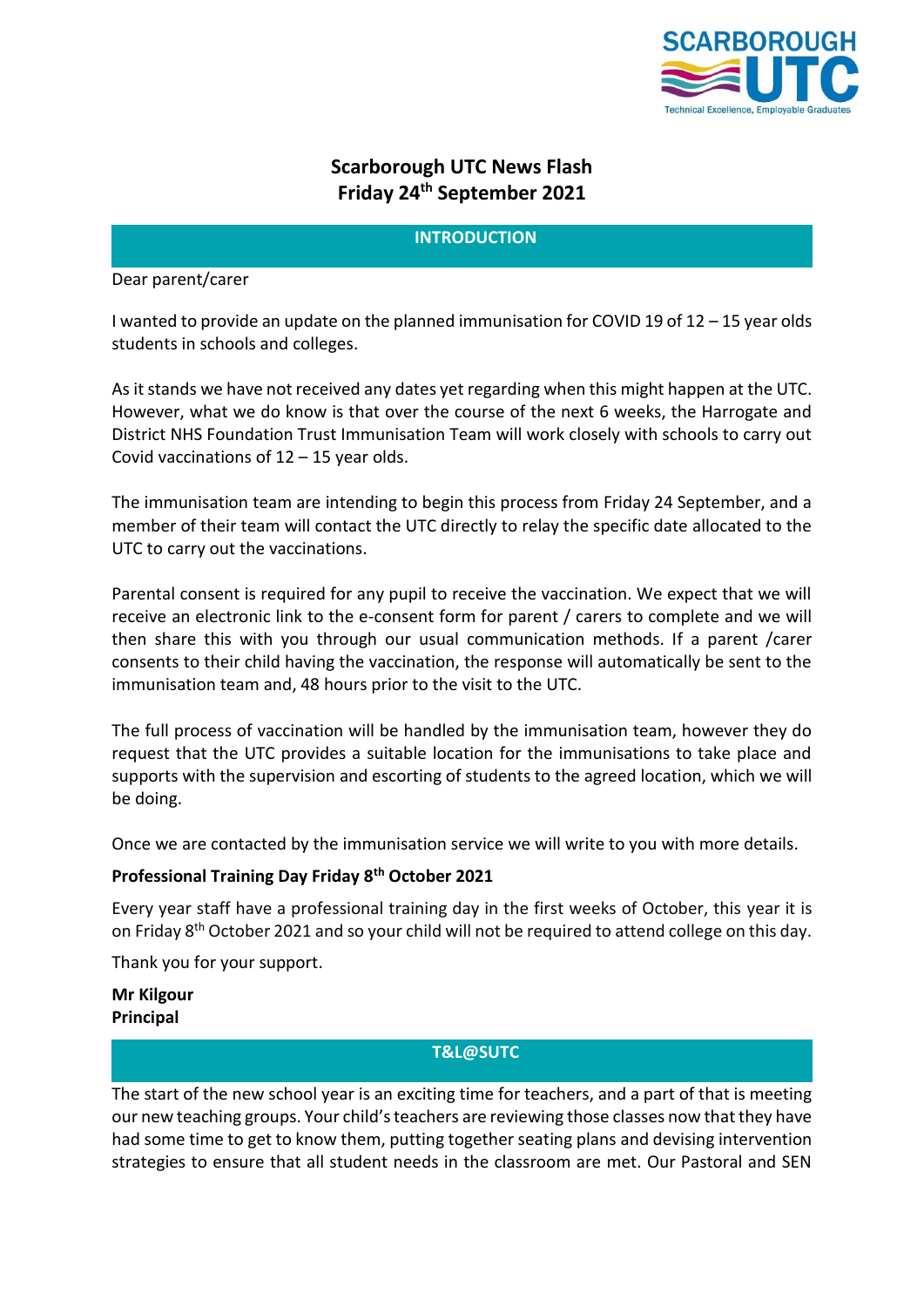(Special Educational Needs) teams are working alongside teachers to also ensure this; all were involved in a training session this week where the teaching and support team discussed and collated information about students and strategies that will aid their learning and personal development. At Scarborough UTC we pride ourselves in taking a personalised approach to teaching and learning in order to ensure achievement for every student.

## **TECHNICAL EXCELLENCE**

News from Systems control this week. Year 10 students have had a busy week learning about how different electrical devices are used in everyday life, from light sensors on lampposts, to momentary switches in fridges or doorbells; handling light dependent resistors. Learning to identify components by appearance and symbols, students then progressed to using computer aided design where they successfully created a working circuit, which they could "run" in the software, and observe it working properly; this is a huge step in developing awareness and confidence - and I was so impressed with everyone for not only creating a CAD circuit but then providing evidence in the form of screenshots. It's something to be proud of when your circuit works, or it perhaps didn't work properly but then you listened to your partner, and then solved the problem and made it work - well done to Y10 Systems - really strong work this week. Year 11 students have been finalising their printed circuit board designs for their R114 coursework. We have had students re-sizing, checking and testing their circuit designs by using CAD testing equipment - virtual test equipment which is attached to the PCB the students have designed. It is crucial that students are aware of how their PCB will function before manufacture - so that any electrical faults to do with the design are identified and then rectified. This is a tough task, and requires a high level of concentration and focus but a vital one as it will ensure success with the manufactured circuit board which students will create, and then construct and test with actual physical test equipment.

Y12 and Y13 students have this week began learning about how their knowledge fits in with the wider world as well - with Y12 having some independent study set relating to finding a current innovation being promoted by one of the 10 centres at <https://catapult.org.uk/> as part of their electronic and electrical studies. Y13 have started their first assignment investigating the performance and applications of a range of resistors - which soon shows how essential these components are - they are in literally every circuit to direct, limit and control current and voltage in electronics. I must mention our enrichment option, electronics and robotics - it was really something seeing the workshop full on Friday afternoon with six robotics teams, all busy either building testing or demonstrating their robotic skills - from organising the resources, teams such as Abstract Carrot, Banana VEX, Lava Squad and Panzer join established 'bot Humphrey piloted by our Y11 roboteers. I'm impressed with how quickly student teams have made their first strides to having a remote control, driver operated vehicle - next stop - programming! Finally - all students have some Systems independent study to do, either an online quiz, or past paper exam which needs some attention, and I would encourage anyone in Y11 to attend our support sessions which run Mon-Weds for all engineering students! Have a great weekend from Mr Brown.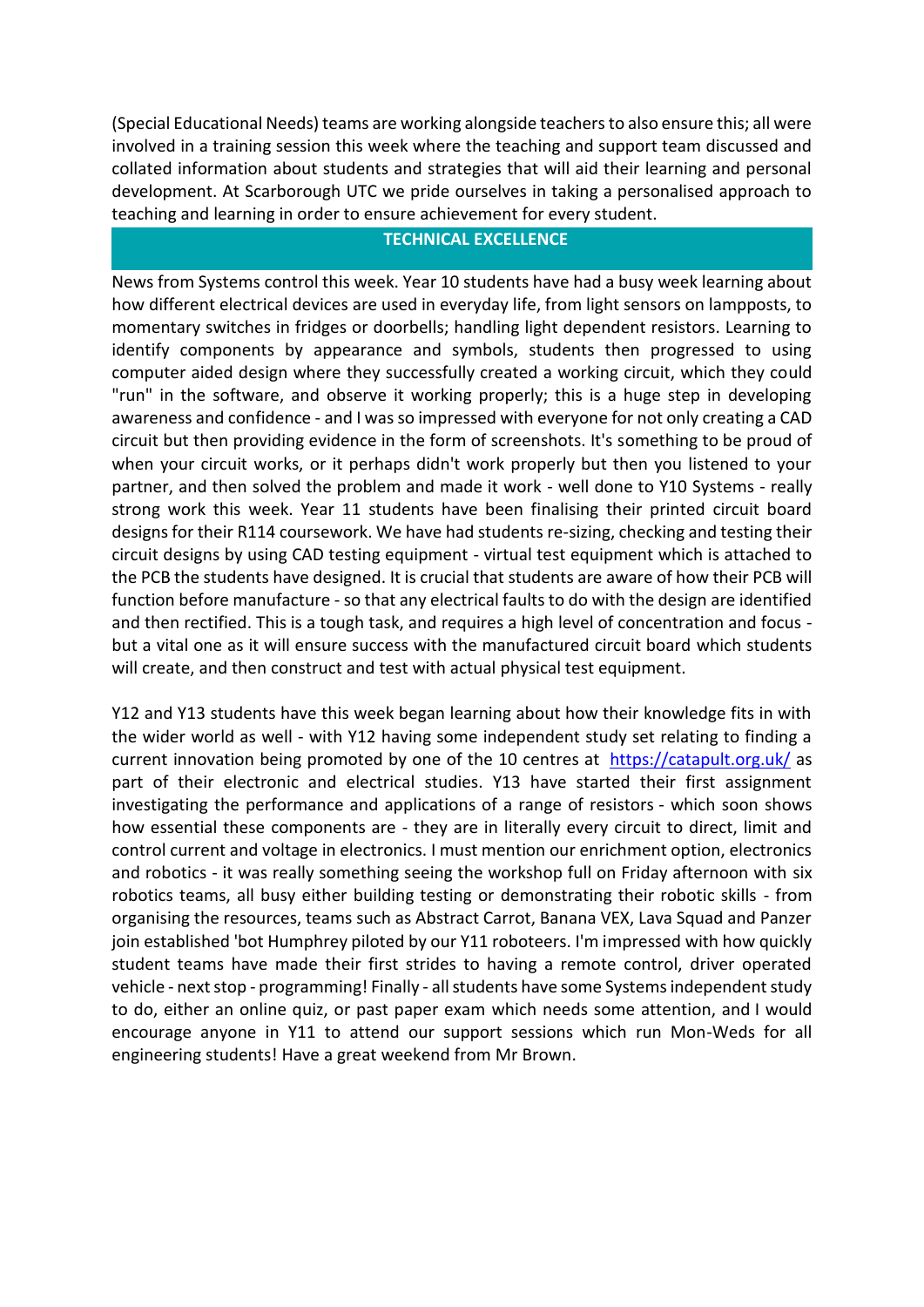## **BUSINESS SUPPORT**

We have purchased some branded cold drinks tumblers (with lid) that students can buy if they wish to top up their water supply during the day. They are light blue and only cost £3, they are available from reception should anyone wish to purchase one.

#### **ASSESSMENT AND CURRICULUM**

#### All Years

All assessment information, Attendance, Professional values, behavior and target information is published on the My Child at schools app. This is a secure and personal portal that allows you to assess the progress of your child at any time. Invites for the portal have been issued. If there are any issues accessing the app, please report this t[o enquiries@scarboroughutc.co.uk](mailto:enquiries@scarboroughutc.co.uk)  for further assistance.

#### Behaviour and Safety

Students have returned to college in a very mature manner with excellent business dress, we have been very impressed with their attitude to personal responsibility and approach. All have adapted quickly to working and attendance for all year groups is excellent.

It is vital that each student continues to be responsible for personal equipment in line with the list on the website, this includes stationery, maths set, earphones and scientific calculator.

All students have now completed enrichment options for Friday periods 5 and 6. There are a wide variety of study areas available from local history, reading club, engineering fabrication, F1 in schools to CCF. This is an opportunity for students to develop team work, take part in career based projects and further develop important professional and employability skills. As part of the program the CCF have completing swim tests at Alpamare, the Football group have their coaching sessions at Everyone Active and the Fitness group attend the Gym.

#### **Curriculum and Assessment**

#### **Year 10**

Interim formative assessment begins week commencing 27<sup>th</sup> September. This information is used to provide feedback on settling in Evening on the 22<sup>nd</sup> October 2021.

#### **Year 11**

It is vital that revision plans are in place and students make a strong start to prepare for forthcoming assessments and to ensure coursework is completed to a very good standard. Engineering offer evening catch up sessions to assist with coursework expectations. The assessment period begins on 1<sup>st</sup> November 2021.

#### **Year 12**

Interim formative assessment begins week commencing  $27<sup>th</sup>$  September. This information is used to provide feedback on settling in Evening on the 22<sup>nd</sup> October 2021.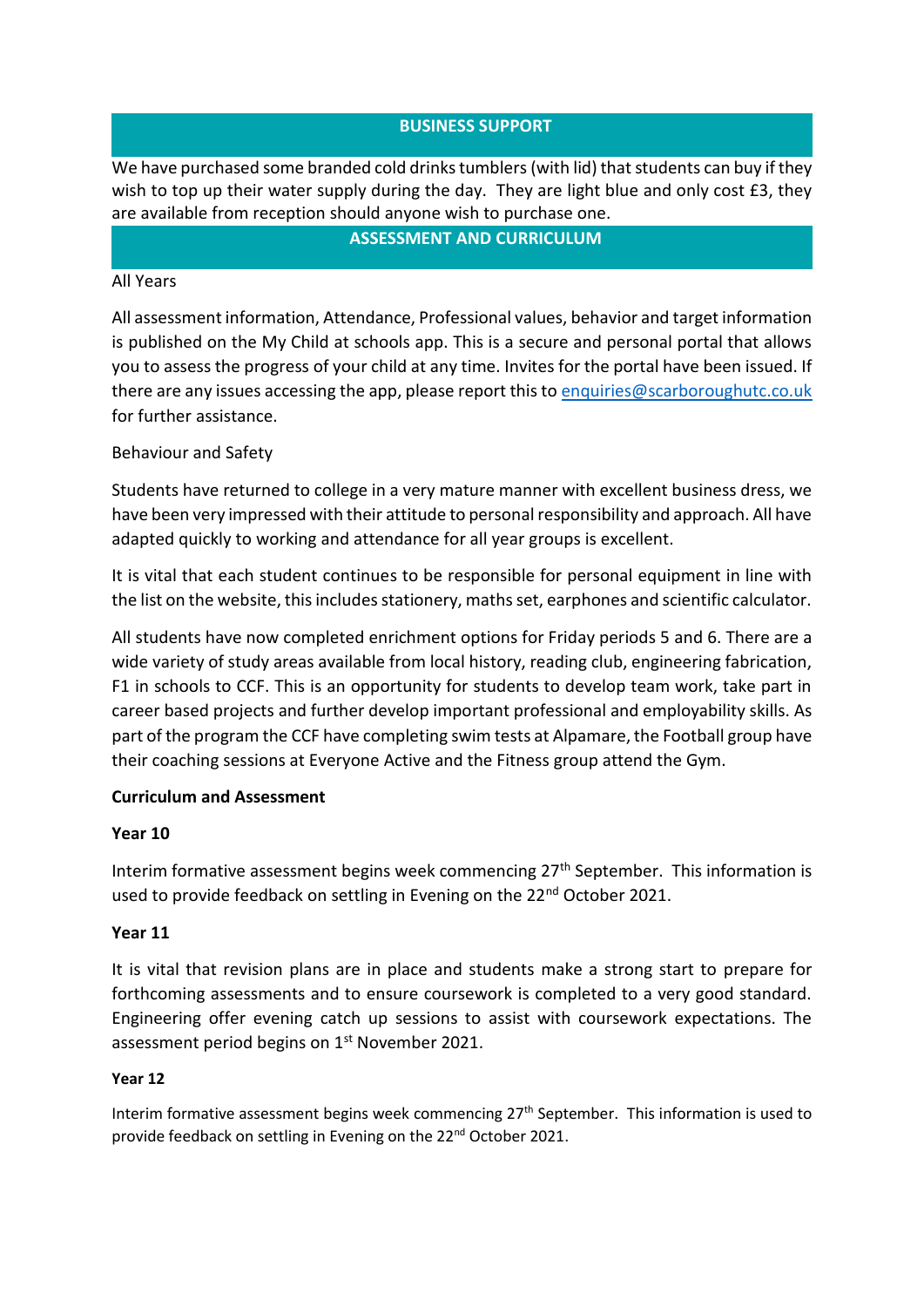#### **Year 13**

It is vital that revision plans are in place and students make a strong start to prepare for forthcoming assessments and to ensure coursework is completed to a very good standard. Engineering offer evening catch up sessions to assist with coursework expectations. The assessment period begins on 1<sup>st</sup> November 2021.

#### **SIXTH FORM**

Students in the Sixth Form have had several visitors this week.

Year 13 developed their employability skills by working with The University of Hull on their University applications. A key part of this is the personal statement and Richard Adams from the university worked with them. All students who are planning on this route should submit their first draft to Mrs Fearnehough to enable further support from the university.

Year 13 were also developing their application skills for apprenticeships in a workshop with Neil Forster. It is important that those who are looking for an apprenticeship sign up to <https://www.ratemyapprenticeship.co.uk/> and explore the opportunities available on [https://www.studentladder.co.uk/.](https://www.studentladder.co.uk/)

Year 12 students have had mock interview practice in their enrichment session with Anglo American, Morgan Sindall, Flamingo Land Resort, Coventry University Scarborough and Griffiths Consulting.

### **CAREERS**

Careers Officer Neil Forster was in college this week interviewing students and giving them information advice and guidance about their futures.

He recommends that all students take the National Careers Skills test to help guide them with their future choices: [https://nationalcareers.service.gov.uk/skills-assessment.](https://nationalcareers.service.gov.uk/skills-assessment)

Work Experience takes place for Year 11 and Year 13 from  $18<sup>th</sup> - 22<sup>nd</sup>$  October. This means students will not be in college but will be on a work placement. Well done to all who have returned their forms. On Monday our employer partner Flamingo Land Resort spoke of the opportunities available there in engineering, rides, retail, business and leisure. There are still places available for business and leisure but students should return consent forms as soon as possible. It is important that students find a placement. If you require support for your child in this matter do contact reception.

#### **ETHOS**

Our theme of the week has been Democracy. Student Presidents Charlotte, Missy and Alex have led the assemblies explaining the role of our student leadership team here at Scarborough UTC. They did a wonderful job of explaining the role of a leader at the UTC and setting out their vision for the year. Student leaders have led many campaigns here at the college including working with our business partners, consulting with the student body, working with visitors to the college, linking with local support groups and raising money for charity. This includes Age UK Scarborough, Stand Up to Cancer and St. Catherine's Hospice.